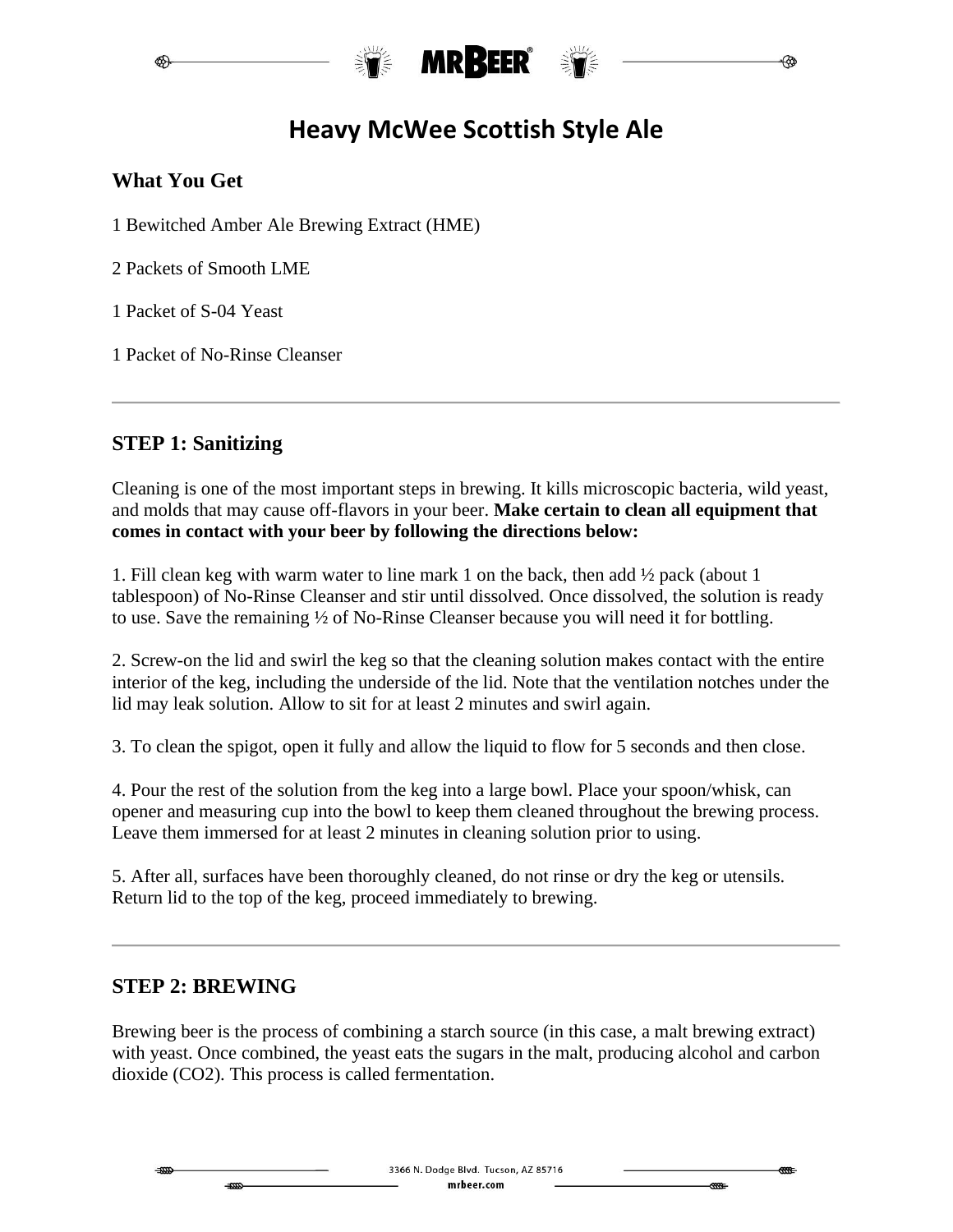

1. Remove the yeast packet from under the lid of the can of Brewing Extract, it's not needed for this recipe, then place the unopened can and LME soft packs in hot tap water.

2. Using the measuring cup, pour 4 cups of water into your clean 3-quart or larger pot. Bring water to a boil, then remove from heat.

3. Open the Brewing Extract and the LMEs, and pour the contents into the hot mixture. Stir until thoroughly mixed. This mixture of unfermented beer is called wort.

4. Fill your fermenter with cold tap water to the mark 1 on the back. If using any other fermenter this would be approximately 1 gallon of water.

5. Pour the wort into your fermenter, and then bring the volume of the fermenter to mark 2 by adding more cold water. (If you have a different fermenter top it off with

6. Stir your wort mixture vigorously with your sanitized spoon or whisk.

7. Sprinkle the S-04 yeast packet into the keg, and screw on the lid. Do not stir.

Put your fermenter in a location with a consistent temperature between 68° and 78° F (20°-25° C), and out of direct sunlight. Ferment for 14 days.

#### **STEP 3: Bottling & Carbonating**

After 14 days, taste a small sample to determine if the beer is fully fermented and ready to bottle. If it tastes like flat beer, it is ready. If it's sweet, then it's not ready. Let it ferment for 3 more days (17 total). At this point, it is time to bottle. *Do not let it sit in the fermenter for longer than 24 days total.*

1. When your beer is ready to bottle, fill a 1-gallon container with warm water, then add the remaining ½ pack of the No-Rinse Cleanser and stir until dissolved. Once dissolved, it is ready to use.

2. Distribute the cleaning solution equally among the bottles. Screw-on caps (or cover with a metal cap if using glass bottles) and shake bottles vigorously. Allow to sit 10 minutes, then shake the bottles again. Remove caps and empty all cleaning solution into a large bowl. Use this solution to clean any other equipment you may be used for bottling. Do not rinse.

3. Add 2 [Carbonation Drops](https://www.mrbeer.com/mrbeer-carbonation-drops) to each 740-mL bottle. For 1-liter bottles, add 2 ½ drops; for ½-liter bottles add 1 drop. Alternatively, you can add table sugar using [this table as a guide.](https://www.mrbeer.com/mrbeer-carbonation-drops)

4. Holding the bottle at an angle, fill each bottle to about 2 inches from the bottle's top.

₩₩